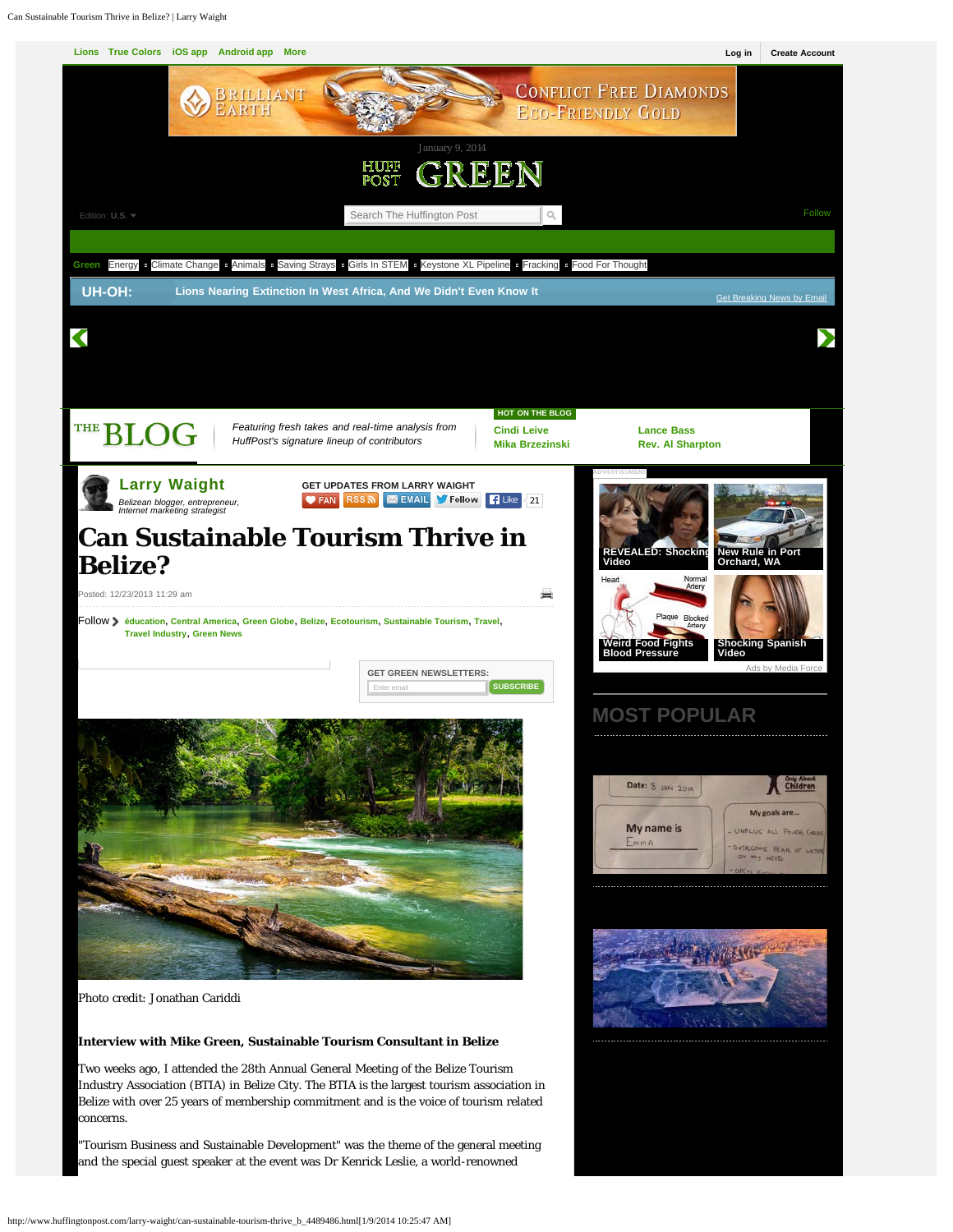scientist on climate change who spoke about the intricacies and challenges of climate change in the tourism industry and why the BTIA has to play an instrumental role in leading an effective sustainable tourism movement in Belize.

After the meeting was over, I met with Mike Green who is a sustainable tourism consultant and independent Green Globe auditor to talk about sustainable tourism and the rise of green certification in Belize.

#### **Please tell me about yourself and your work in the tourism industry in Belize.**

I have worked in the tourism industry here in Belize for the past 23 years, in both resort management and tour operations and now as a sustainable tourism consultant and certification auditor.

## **What is sustainable tourism?**

Sustainable tourism in its purest sense is an industry which attempts to make a low impact on the environment and local culture, while helping to generate income, employment, and the conservation of local ecosystems. It is responsible tourism that is both ecologically and culturally sensitive. Thus, Sustainable tourism activities have minimal impact on the environment and culture of the host community.

# **How satisfied are you about the progress of sustainable tourism in Belize?**

Belize has come a long way over the past 20 years yet we still have a long way to go. We are blessed with an abundance of natural resources as well as phenomenal cultural and natural attractions. My concerns lie with whether or not our governmental agencies actually recognize these facts and the monumental importance of sustainably utilizing our resources for current benefit yet still conserving them for the enrichment of future generations.

### **What makes Belize tourism industry vulnerable to environmental changes?**

Belize is a subtropical country with rather low lying topography. Climate change as the result of global warming has been scientifically predicted to result in the rise of the oceanic water levels. Just a matter of a few inches rise will have devastating effect on our coastline which facilitates a large portion of our tourism industry. Maybe you should think of buying land around Belmopan for future beachfront development!

# **How can visitors and local tour operators act to mitigate the impacts of economic, environmental and social changes in the tourism industry of Belize?**

Industry stakeholders must become involved with the formation of realistic long term plans to address these issues. We must all look forward while insisting that our political leaders and governmental agencies act responsibly today with true science based methodology aimed at the long term protection and conservation of our natural resources and our industry and thusly the wellbeing of our nation.

# **What advice do you have for tourism stakeholders in Belize who are interested in becoming Green Globe certified?**

One of the most critical elements of becoming an environmentally friendly hotel is the adoption of a new third-party verified culture that extends throughout the hotel organization, and between the hotel and its guest, local community, and even its vendors. We call this an Environmental Management System (EMS) and refers to the management of an organization's environmental programs in a comprehensive, systematic, planned and documented manner. It includes the organizational structure, planning and resources for developing, implementing and maintaining policy for environmental protection. Hotels that effectively incorporate an EMS into their organization reap many benefits. On average, certified hotels achieve 11 percent savings in operational costs, experience a 38 percent improvement in employee retention, and a three percent increase in their overall property value.

There is an enormous demand for third-party verified sustainability within the travel industry. Patrons seeking assurances they are supporting an operation that protects the environment represent a growing sector in the tourism marketplace.

A third-party verified EMS enhances the hotel's image and opens opportunities to attract